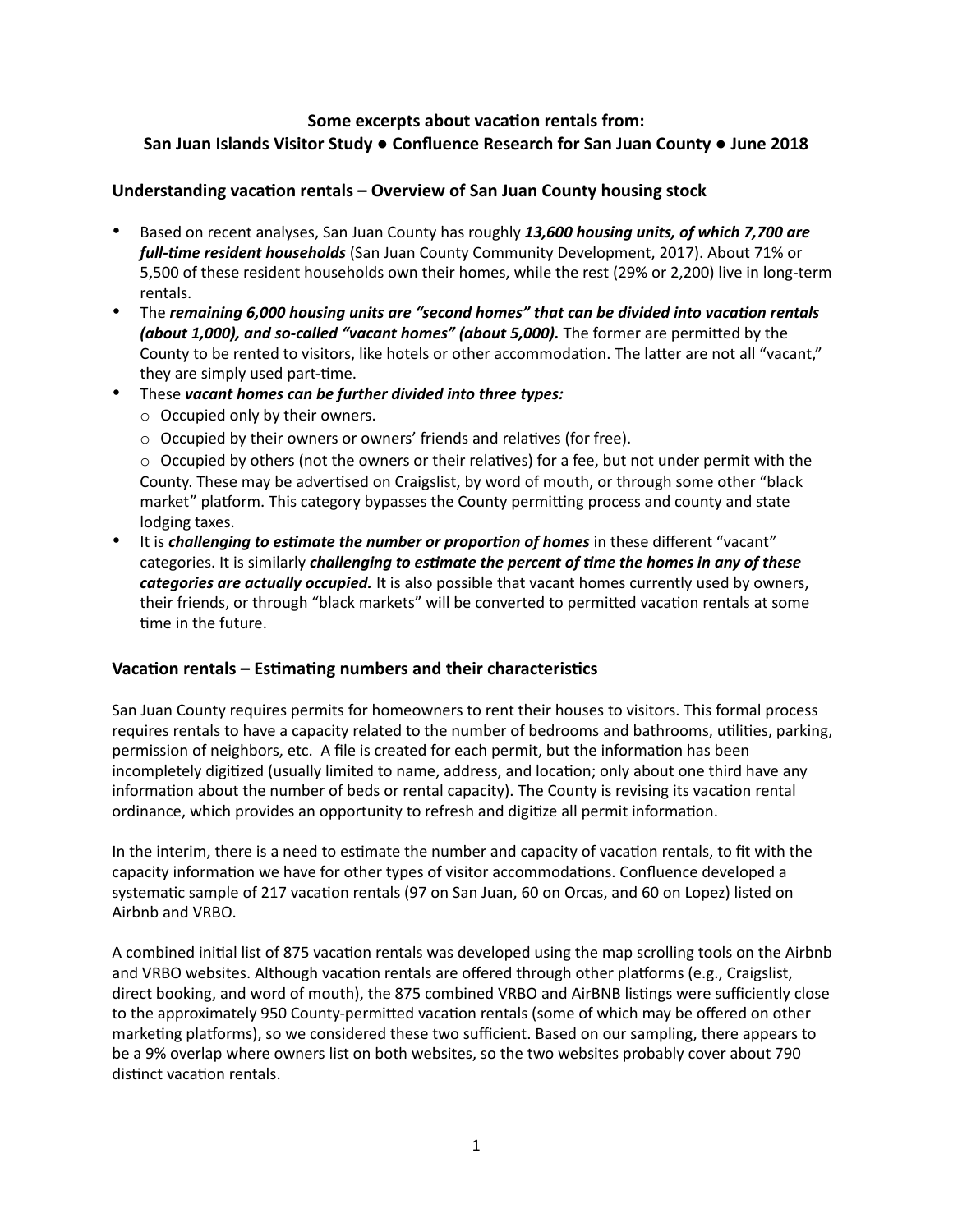The list was then sorted by number of bedrooms and sampled at systematic intervals until the target number of rentals for each island was met. This ensured a representative sample of different size rentals, for which we collected more detailed information. The sample returned mostly houses, but also included some units that better fit within some of our other accommodation types (e.g., downtown condos, apartments, cabins/cottages, tent cabins, bed and breakfasts, boats, and private campsites). In general, however, the majority of vacation rentals are a single house or unit offered by its owner (not part of a group of units as with a B&B or hotel).

### **Accommodation inventory – Total people across all types**

By applying simple multiplier assumptions for people per unit, we estimated the capacity of existing accommodation (assuming all rooms were full). For this exercise, based on a review of our databases, we assumed 3 people per hotel unit, 7 per condo, 6 per cabin, 4 per hostel room, 3 per B&B bedroom, 5 per transient rental unit, and 6 per campsite.

- Results show a similar pattern to Figure 36, but high occupancy units like vacation rentals and campsites show larger proportions of total accommodation. Overall, San Juan and Orcas islands appear to have similar accommodation capacities.
- Orcas has fewer hotel rooms but more vacation rentals and campsites, which can handle more people.
- Lopez has few hotel units, and its vacation rentals and campgrounds provide most of its accommodation capacity

### **Reported accommodation: Ferry survey**

The ferry survey asked visitors to report the type of accommodation they were using; it provides the most representative estimate of visitors' accommodation choices.

- These reported accommodation types fit with the availability of different types of accommodation shown in the inventory on each island.
- Compared to other islands, San Juan has more visitors staying in hotels and B&Bs, and less in campgrounds.
- Orcas has fewer visitors in hotels and more in campgrounds, while Lopez has more with family/friends and in campgrounds, and few in hotels and B&Bs

#### **Does accommodation capacity constrain overall visitation?**

Structured interviews with several staff suggest that most hotels/inns are fully occupied on summer weekends, although there is often space mid-week and during shoulder seasons. This suggests some growth in peak season visitation can occur in this category. We assume the same is true for cabins and resort/condos.

The overall housing stock in the County is the other major component of accommodation supply. The current stock of vacation rentals is the single largest accommodation category, overall providing roughly a third of the units and serving roughly half the visitors. It is more of a "wild card" because it has several unknowns.